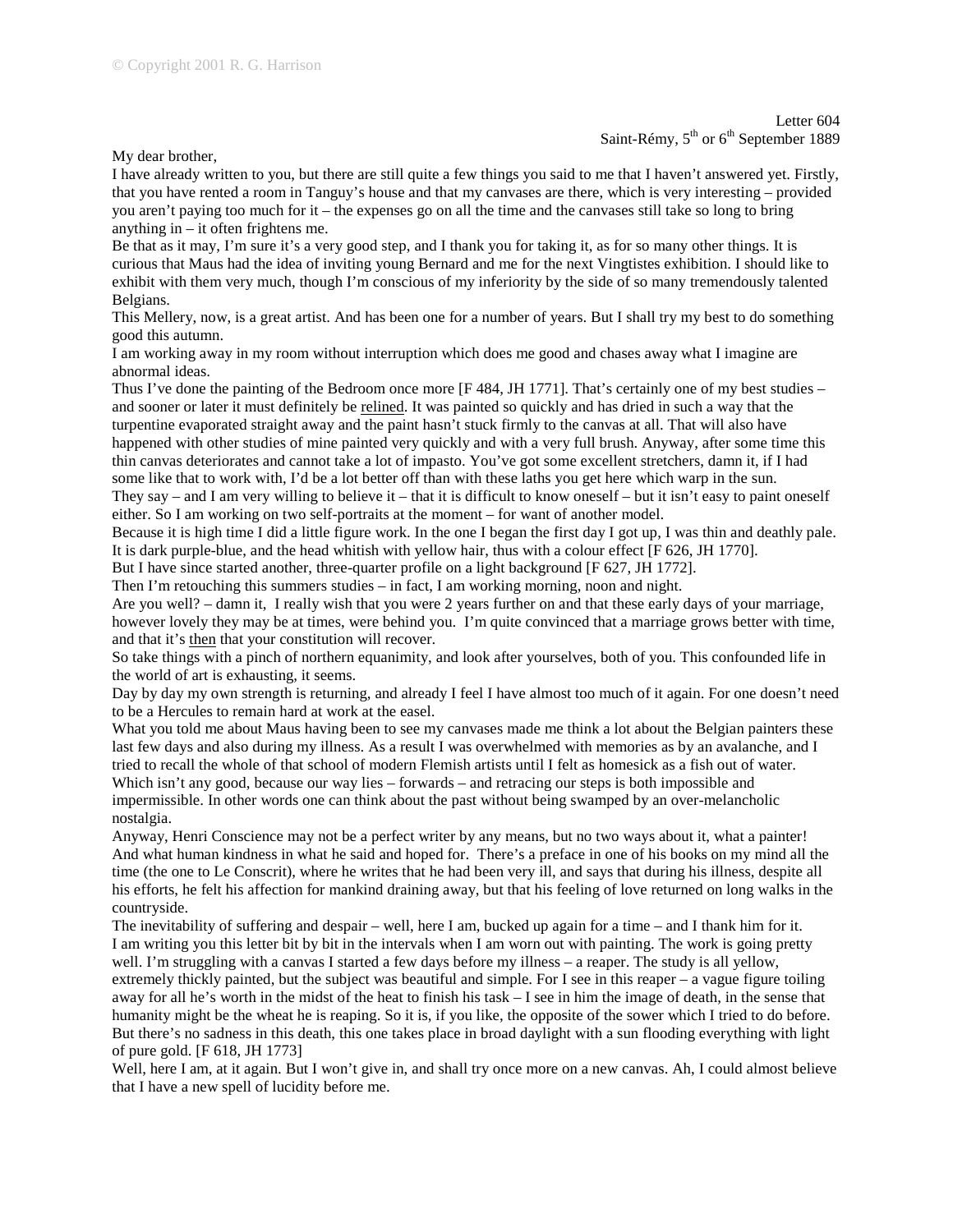So what next – carrying on here for the next few months, or moving elsewhere – I don't know. It's just that the attacks, when they come, are no joke, and running the risk of having a bout like that at your place or at anyone else's house is a serious business.

My dear brother – I always write to you in between bouts of work, and I am working like one truly possessed, more than ever I am in the grip of a pent-up fury of work, and I'm sure it will help to cure me. Perhaps something along the lines of what Eug. Delacroix spoke of will happen to me – "I discovered painting when I had neither teeth or breath left," in the sense that my sad illness makes me work in a pent-up fury– very slowly – but without leaving off from morning till night – and – that is probably the secret – to work long and slowly. But what do I know about it? Still, I think I've one or two canvases on the go which are not too bad, firstly, the reaper in the yellow wheat, and the portrait on a light background which should go to the Vingtistes, if indeed they remember me when the time comes. Actually, I care very little one way or another, it might be preferable if they did forget all about me.

For my part, I do not forget how inspired I am whenever I give my memory of certain Belgians free rein. That is the positive side, and the rest is of no more than secondary importance.

And here we are already in September, soon we will be in the middle of autumn, and then winter.

I shall continue to work without let-up, and then if I have another attack around Christmas, we'll see, and when that's over, I can't see any objection to my telling the administration here to go to hell, and to my returning north for a fairly long time. To leave now, when I believe I may well have another attack this winter, that's to say in three months' time, would perhaps be too foolhardy.

It's been six weeks since I put a foot outdoors, even in the garden. Next week, however, when I've finished the canvases I'm busy with, I'm going to have a go.

But another few months and I'll be so flabby and lethargic that a change will probably do me a lot of good. That's the way I'm thinking at the moment, though of course nothing is settled.

But I do believe that one shouldn't stand on ceremony with the people of this establishment, any more than of the proprietors of a hotel. We have rented a room from them for a certain length of time, and they are well paid for what they provide, and that's absolutely all there is to it.

Not to mention that they might like nothing better than for my condition to be chronic, and we would be unforgivably stupid to gave in to them. They make far too many inquiries, to my mind, not only about what I am, but also what you earn, etc.

So let's not quarrel with them and simply give them the slip.

I am continuing this letter again at intervals. Yesterday I began the portrait of the chief attendant [F 629, JH 1774], and I may do his wife as well, since he is married and lives in a little farmhouse a stone's throw from the institution. A most interesting face. There's a beautiful etching by Legros of an old Spanish grandee – if you remember it, it will give you an idea of the type.

He was at the hospital in Marseilles during two cholera epidemics, in short, he is a man who has seen an enormous amount of suffering and death, and he has an indefinable expression of quiet contemplation, so that I am irresistibly reminded of Guizot's face – for there is something of that in his head, if different. But he is a man of the people and simpler. Anyway, you will see it if I succeed in doing it and if I make a copy of it.

I am struggling with all my might to keep my work under control by telling myself that success would be the best lightning rod for my illness. I make sure I don't overdo things, and take care to keep myself to myself. It's selfish, if you like, not getting used to my companions in misfortune here and not going round to see them, but still, I feel none the worse for it, for my work is making headway, and that's what we need, for it is absolutely vital that I do better that before, as that was not enough.

Supposing I get out of here one day, wouldn't it be far better if I came back definitely capable of doing a portrait with some character than if I came back as I started? That's clumsily put, for I'm well aware one cannot say, "I know how to do a portrait," without telling a lie, because that is an infinite objective. Still you will understand what I mean, that I must do better than before.

At the moment my mind is working in an orderly way, and I feel completely normal – and when I look at my present condition, in the hope of generally having, between the attacks – if, unfortunately, it is to be expected that they will return from time to time – of having in between times, periods of lucidity and of working – when I look at my present condition, then I do indeed tell myself that it won't do to become obsessed with being sick. And that I must firmly continue my humble career as a painter. And so, staying in an asylum for ever would probably be going too far.

A few days ago, I was reading in the Figaro about a Russian writer who also suffered from a nervous illness of which, moreover, he sadly died, and which brought on terrible attacks from time to time [Dostoevsky]. But what is one to do? There is no remedy, or if there is one, it is to work with a will.

I am dwelling on this more than I should.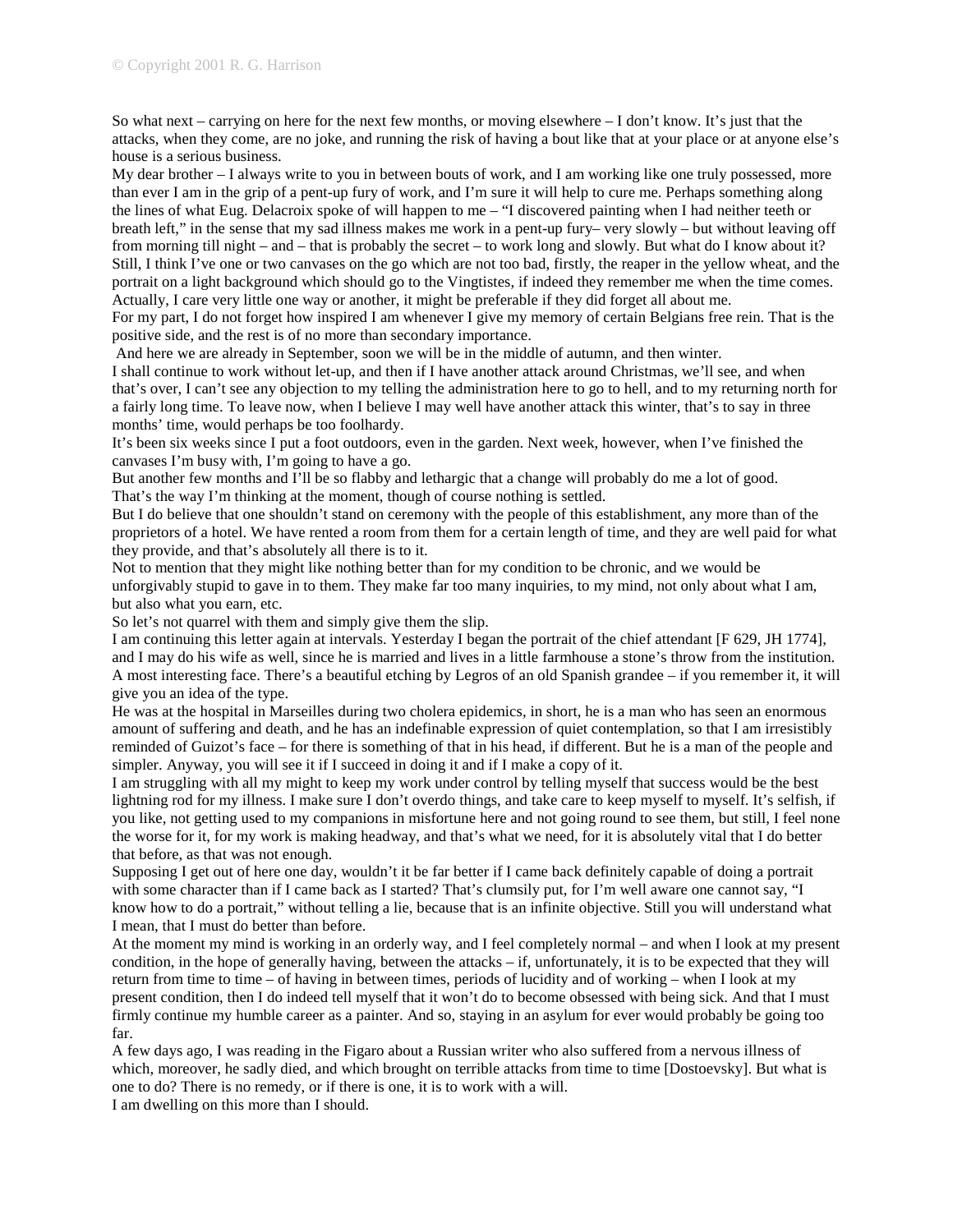All in all, I prefer to be definitely ill like this than be the way I was to Paris when all this was brewing. You will also see that when you put the portrait with the light background that I have just done next to those portraits I did of myself in Paris, you really will see that I look saner now than I did then, indeed much more so. I am even inclined to believe that the portrait will tell you better than my letter how I am, and that it will reassure you – it took me a lot of trouble to do.

And the "Reaper" is also going well, I think – it is very, very simple.

By the end of the month I'd go so far as to say you can count on 12 size 30 canvases, but in most cases they will be the same picture twice over, a study and the final painting.

Still, perhaps my journey to the south will yet bear fruit, for the stronger light and the blue sky teaches you to see, especially, or even only, if you see it all for a long time.

The north will undoubtedly seem quite new to me, and I have looked at things so much here that I have become very attached to them, and I shall feel sad for a long time.

Something odd occurs to me – in Manette Salomon there is a discussion of modern art, and some artist or other, talking of "what will last," says that what will last is "the landscape painters" – that view has already been proved true to some extent, for Corot, Daubigny, Dupré, Rousseau, and Millet do endure as landscape painters, and when Corot said on his deathbed, "I saw landscapes in a dream with skies all pink, it was charming," well, yes, we see those skies all pink in Monet, Pissarro, and Renoir, so the landscape painters do last very well, it's quite true. We'll leave aside the figure painting of Delacroix and Millet.

In any case, what is it that we are now beginning hesitatingly to recognize as original and long-lasting? Portraiture. You might say that it's old stuff, but it's also quite new. We'll talk about it again – but we must never stop being on the lookout for portraits, especially by artists such as Guillaumin – that portrait of the young girl by Guillaumin! – and take good care of my portrait by Russell which I'm so fond of. Have you framed Laval's portrait? I don't think you told me what you thought of it. I thought it splendid, that gaze through the glasses, such a frank gaze.

My urge to do portraits is very strong these days, in fact Gauguin and I talked about this and similar matters until our nerves were strained to the point of stifling all human warmth.

But I dare say some good pictures will come out of it, and that's what we're after. And I should imagine they'll be doing some good work in Brittany. I got a letter from Gauguin, I think I already told you, and one day I should very much like to see what they are doing.

I must ask for the following things for painting.

| Large tubes                  | 6 tubes zinc white    |
|------------------------------|-----------------------|
|                              | 2 tubes emerald green |
|                              | 2 tubes cobalt        |
| Small tubes                  | 2 carmine             |
|                              | 1 vermilion           |
| 1 large tube crimson lake    |                       |
| 6 marten brushes, black hair |                       |

Then I promised the attendant here a copy of Le Monde Illustré, No. 1684, July 6, 1889, in which there is a pretty engraving after Demont-Breton.

There! The reaper is finished. I think it'll be one of those you'll keep at home – it's an image of death as the great book of nature speaks of it – but the effect I've been looking for is – "on the point of smiling." It's all yellow, except for a line of purple hills. A pale and golden yellow. I find it odd that I saw it like that through the iron bars of a cell. Well, do you know what I hope for, once I allow myself begin to hope? It is that the family will be for you what nature, the lumps of soil, the grass, the yellow wheat, the peasant, are for me, in other words, that you find in your love for people something not only to work for, but to comfort and restore you when you need it. So, I beg you not to let yourself get too exhausted by business, but to take good care of yourselves, both of you – perhaps there will still be some good in the not too distant future.

I've a good mind to do the "Reaper" over again for Mother. If not, I'll do another picture for her birthday – it will be coming later, as I'll send it on with the rest.

For I am convinced that Mother would understand it – since it is, in fact, as simple as one of those primitive woodcuts one finds in farmer's almanacs.

Send me the canvas as soon as you can, for if I still want to do other copies for the sisters, and if I am to make a start on the new autumn effects, I'll have enough to fill my time from the beginning of this month to the end.

I'm eating and drinking like a horse at present. I must say that the doctor is taking very good care of me.